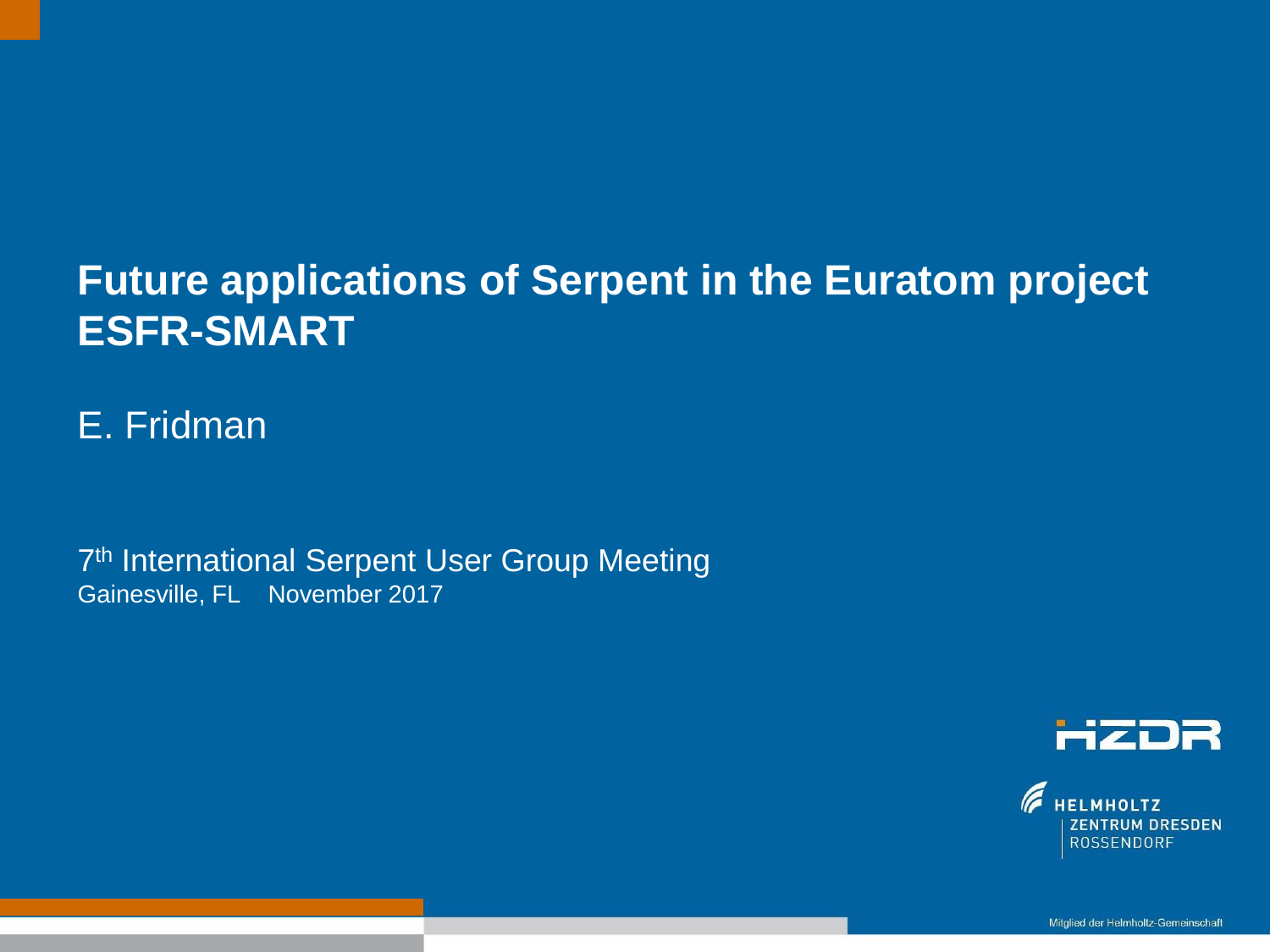#### **ESFR-SMART - Horizon2020-Euratom project "European SFR – Safety Measures Assessment and Research Tools"**

- Four-year project: 09.2017 08.2021
- Budget: 9.9M EUR (total), 5.0M EUR (EU)
- Lead: PSI, Switzerland
- 19 partners: research, industry, universities, TSOs

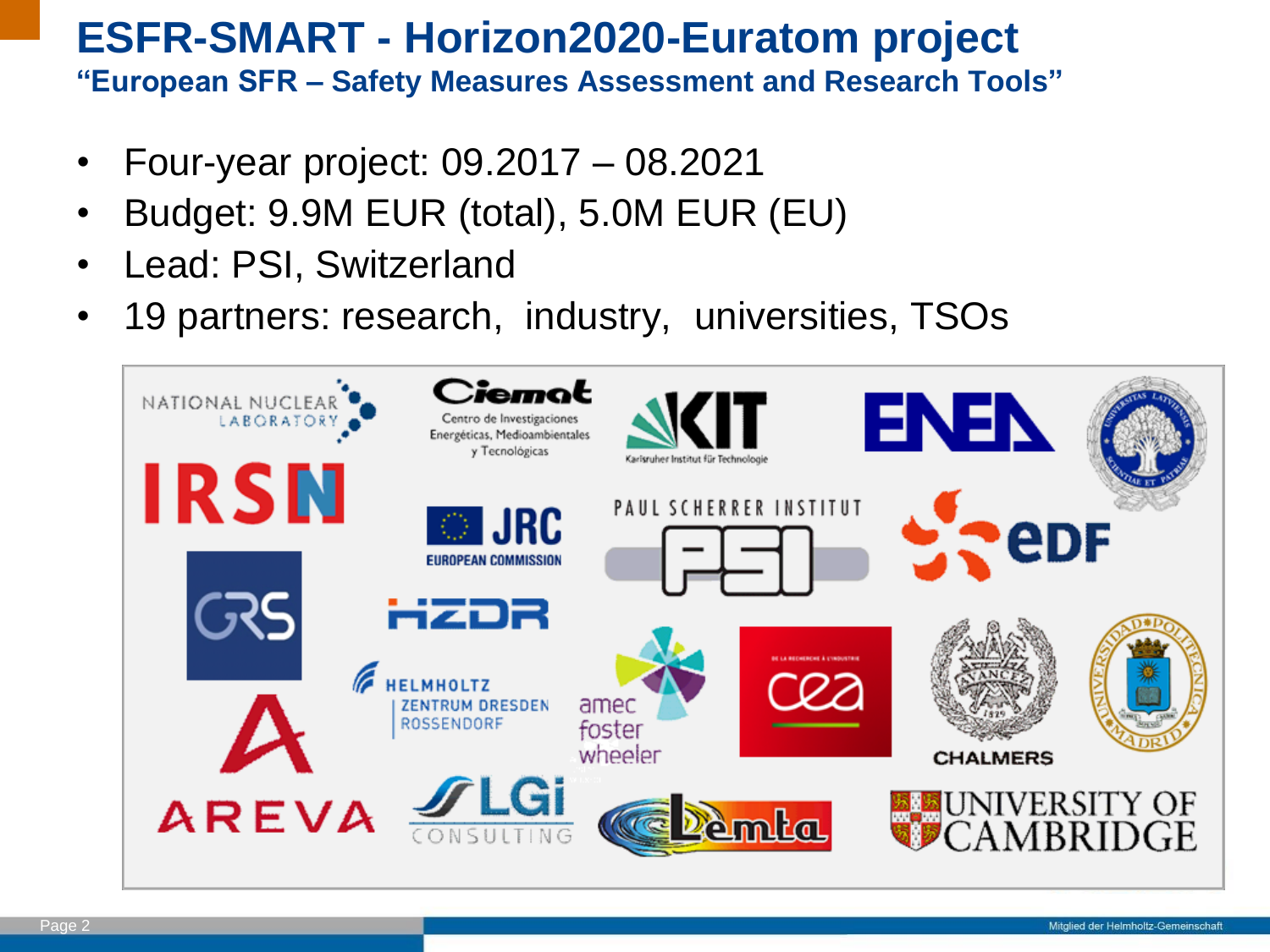## **Objectives**

Enhancing the safety of the Gen-IV European SFR

- Selection and assessment of new safety measures
- Calibration and validation of computation tools
	- Neutronics, TH, fuel performance, severe accidents
- Generation of new experimental data for code validation
- Testing and qualification of new instrumentations

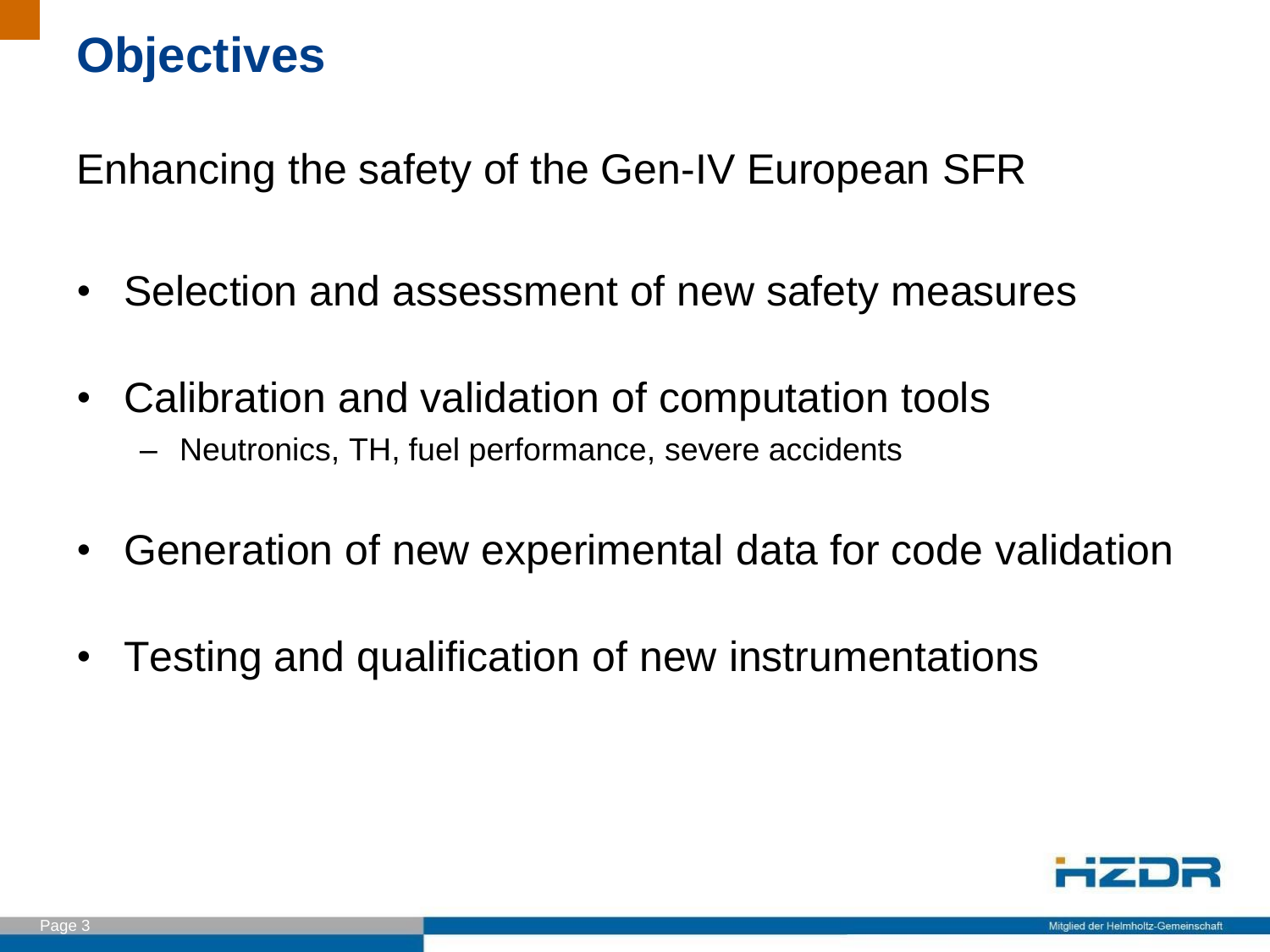## **ESFR-SMART structure**



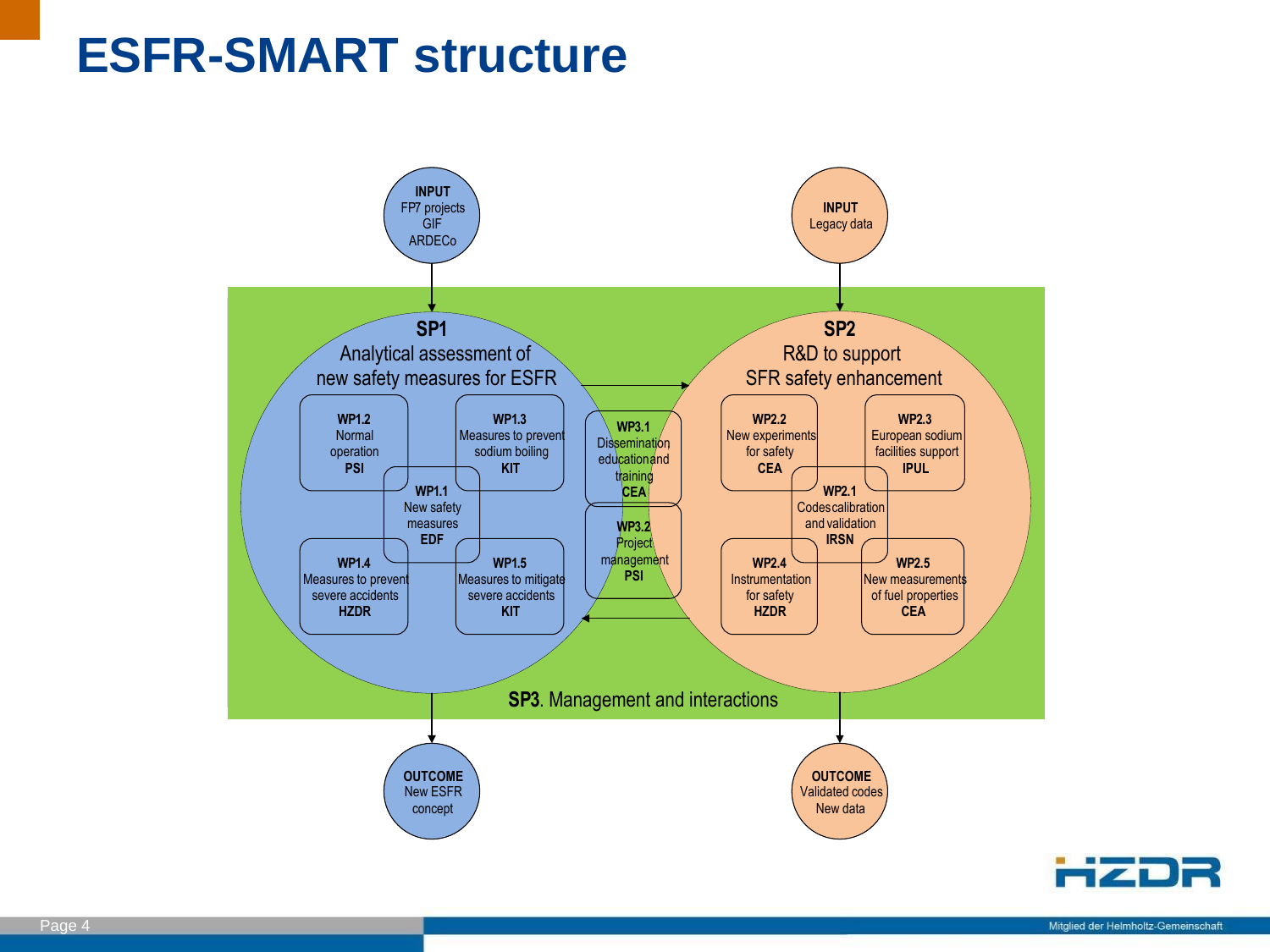## **ESFR-SMART structure + Serpent related WPs**



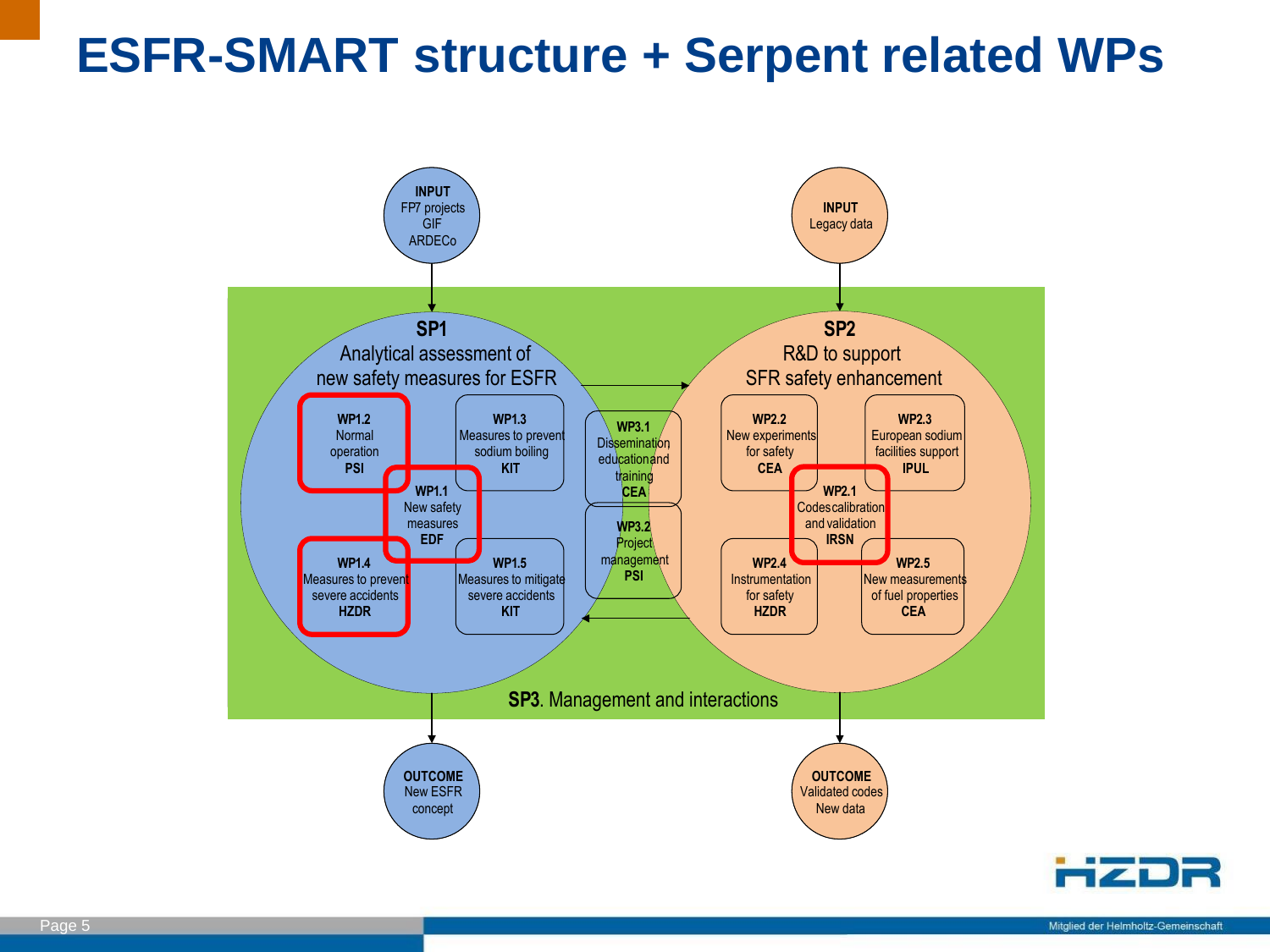## **Use of Serpent in ESFR-SMART**

- Replaces MCNP as a main MC code
- Extended features and superior performance
- Application for a wide range of tasks